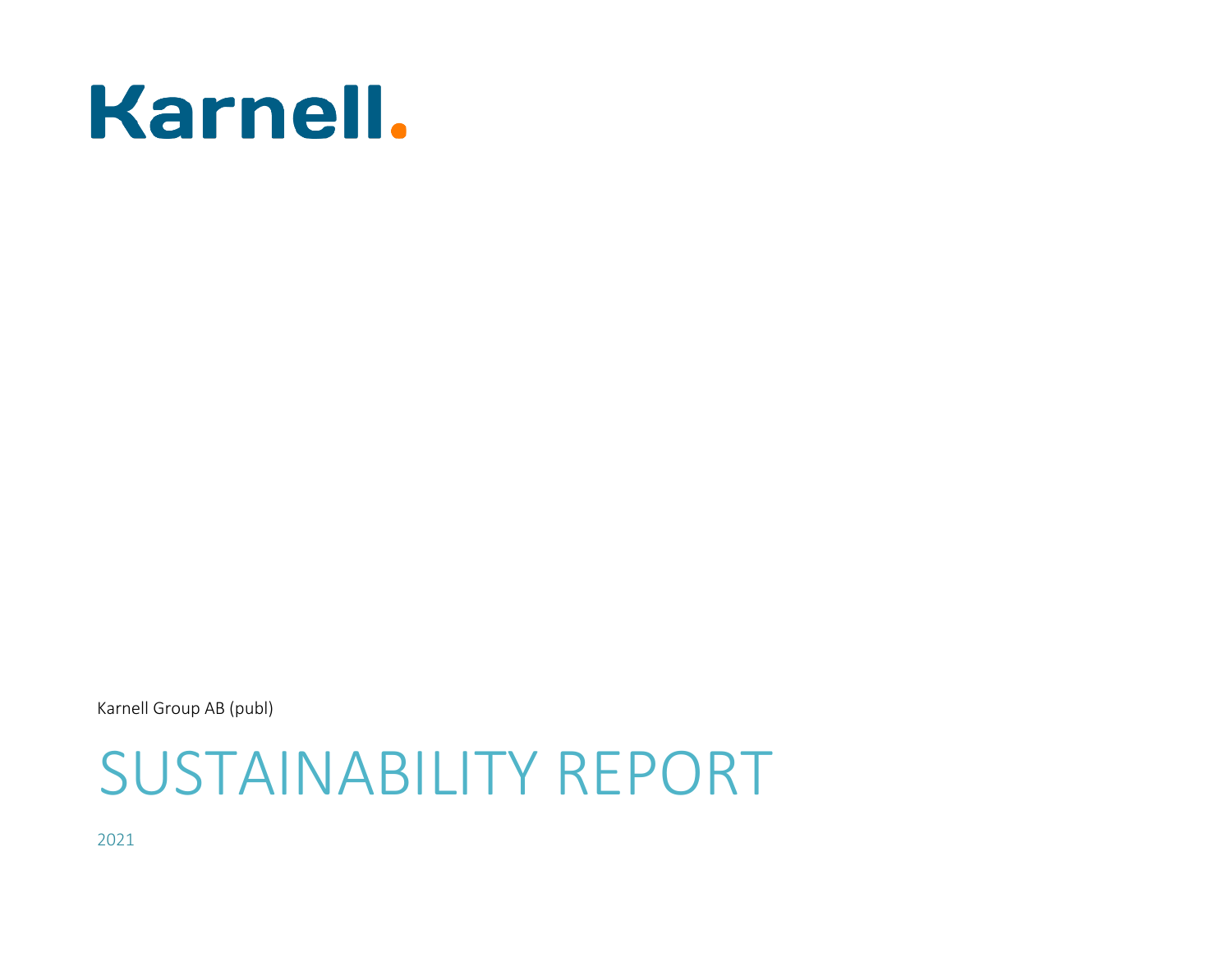### CONTENT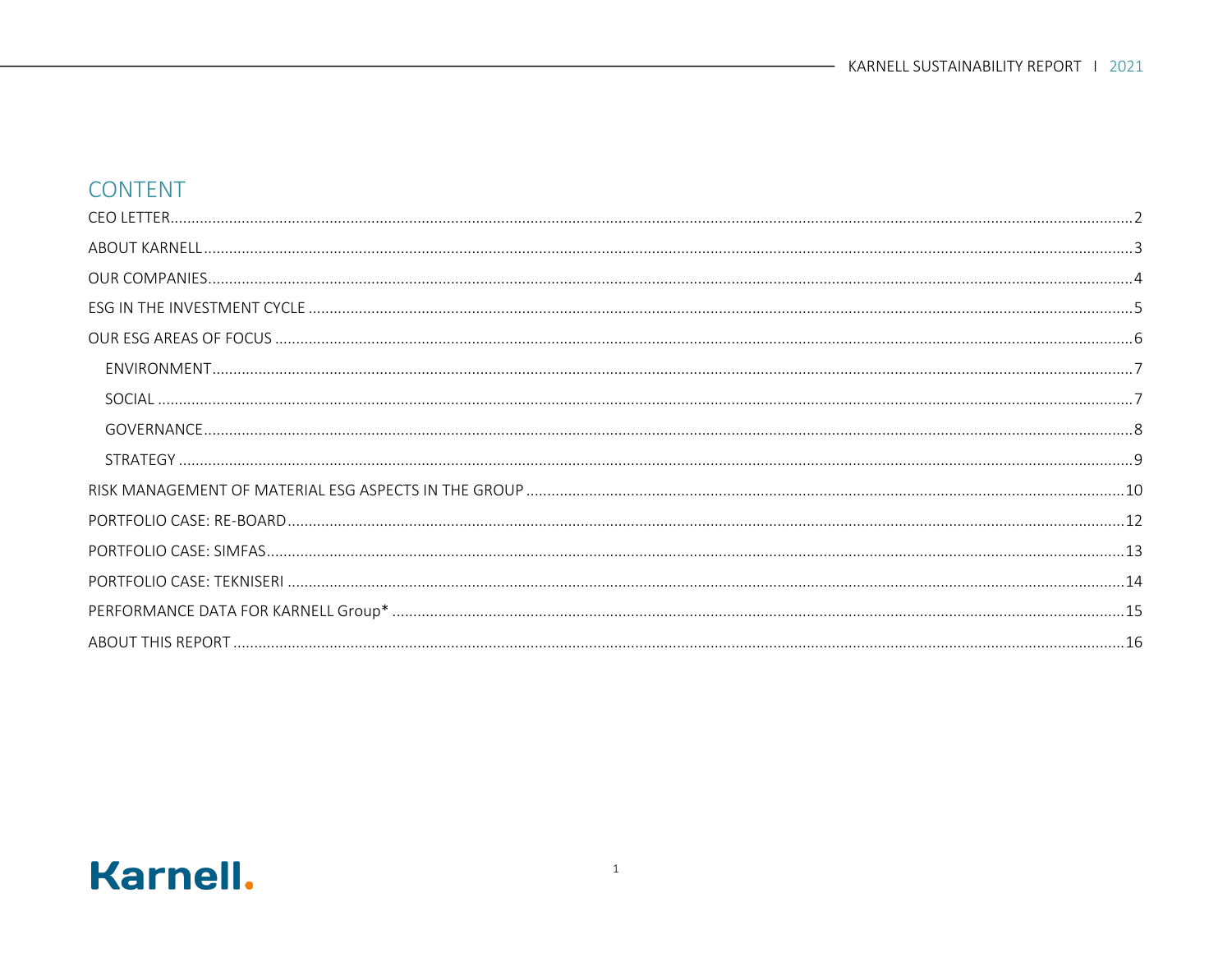## CEO LETTER

Karnell makes a long-term commitment when we invest. We have a long-term horizon when discussing our impact on society and our environment. In addition, we plan our investments and operations to reduce our environmental impact and ensure transparency. That is our way of providing value creation for generations to come.

Companies that integrate environmental and societal concerns into their strategy strengthen their competitiveness and become better equipped for future challenges. A successful sustainability strategy should be well integrated in the core business and aligned with the business strategy and operations. To us ESG is a tool to seize opportunities, mitigate risks and maximize the resources available to us while generating a financial surplus.

In 2021, Karnell launched an ambitious and structured sustainability work in the entire group to make ESG aspects an integrated part of our strategy and operations. Among other things, we have implemented an ESG policy, whistleblower function and together with external consultants identified common ESG aspects and forward-looking measures enabling a robust risk management in the entire group. Whether a company is formally affected by ESG legislation is in most cases decided on criteria of company size. Today Karnell is met informally by the regulation but will meet the regulations in the financial year 2022. During 2022, we aim to set ESG targets to follow-up on during the coming years to steer the group in a common and sustainable direction.

Finally, we want to empower our group companies to align their strategies and operations with our overarching ESG-priorities. We expect all companies in our group to respect fundamental principles related to human rights, labor, environment, and anti-corruption. Through our group companies, we take action to advance societal goals and the implementation of the UN Sustainability Development Goals. Karnell is committed to act in support of achieving the SDGs and we specifically focus on five of the goals: SDG 13 Climate Action; SDG 8 Decent Work and Economic Growth; SDG 16 Peace, Justice and Strong Institutions; SDG 9 Industry, Innovation and Infrastructure; SDG 12 Responsible Consumption and Production.

Petter Moldenius

CEO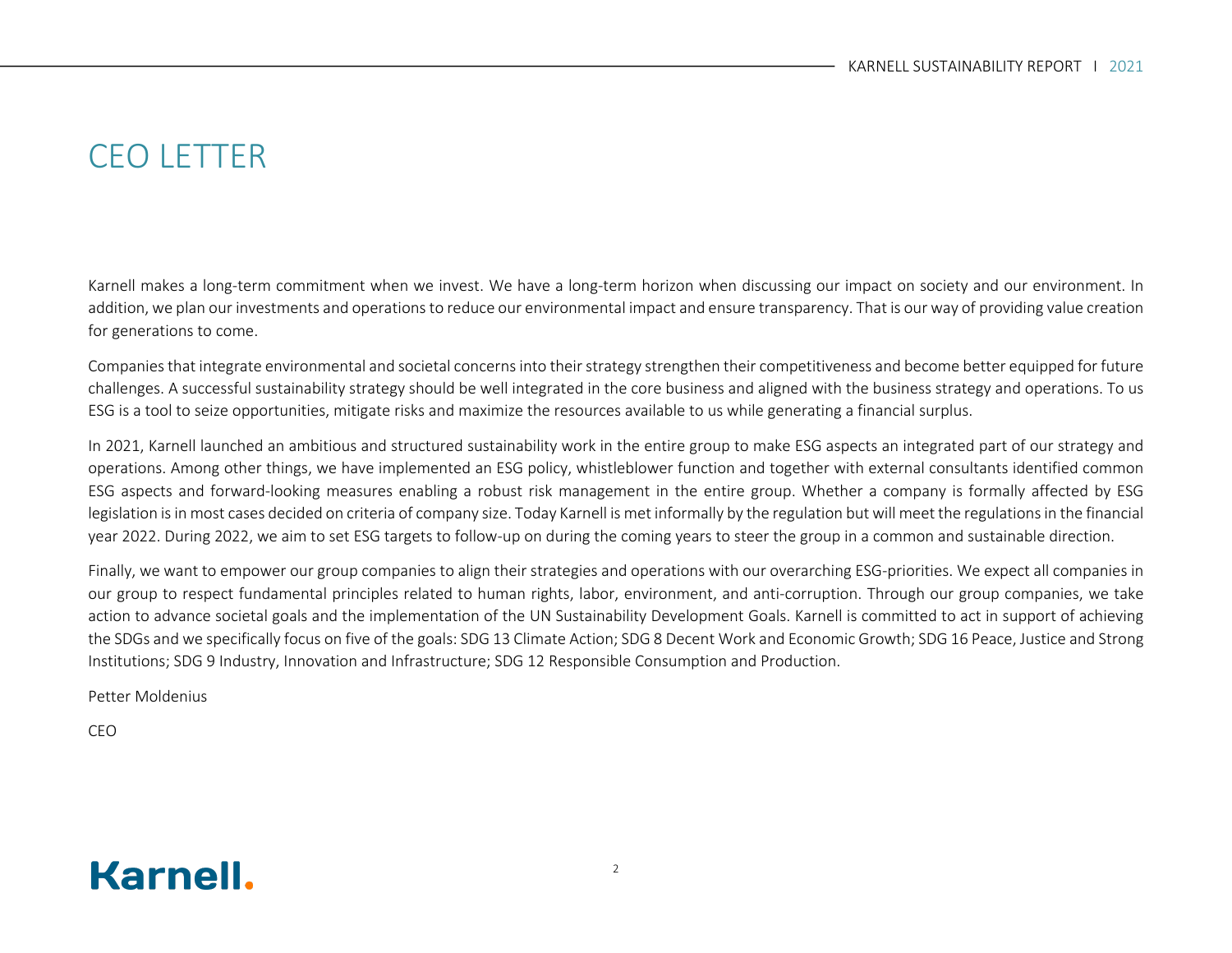## ABOUT KARNELL

Karnell is a long-term, active owner who invests in Nordic industrial and technology companies. We invest in companies with good development opportunities to add value as active owners. To act decisively, we only invest in companies as majority owners with the opportunity to make quick decisions when needed. Our primary focus is on smaller and medium sized private companies operating in the industrial technology sector headquartered in the Nordics. We have two business segments: product companies and nisch production companies. Our companies develop, produce, and sell industrial goods and services. We are active owners, with no stated investment horizon, who act as advisors and support our companies through the board of directors. Together we break down significant issues and work in a structured way with the challenges.

### *"Engaged long-term owner of industrial product market leaders, headquartered in the Nordics"*

#### OUR VISION

Attractive choice for long-term investors who seeks above market returns. Karnell creates value by being an engaged long-term owner with financial strength, deep industrial knowhow and network to support our companies.

#### BUSINESS CONCEPT

Karnell invests in sustainable industrial product market leaders, headquartered in the Nordics with support in global market trends and strong prospects for continued attractive performance. As engaged owners we identify and support initiatives that will create the most value for each company.

#### KEY VALUES

We run our group in a decentralized manner, all companies have its unique culture and way of working but Karnell's values are guiding principles throughout the group.

- **Sustainability**
- Professionalism
- Challenge and improve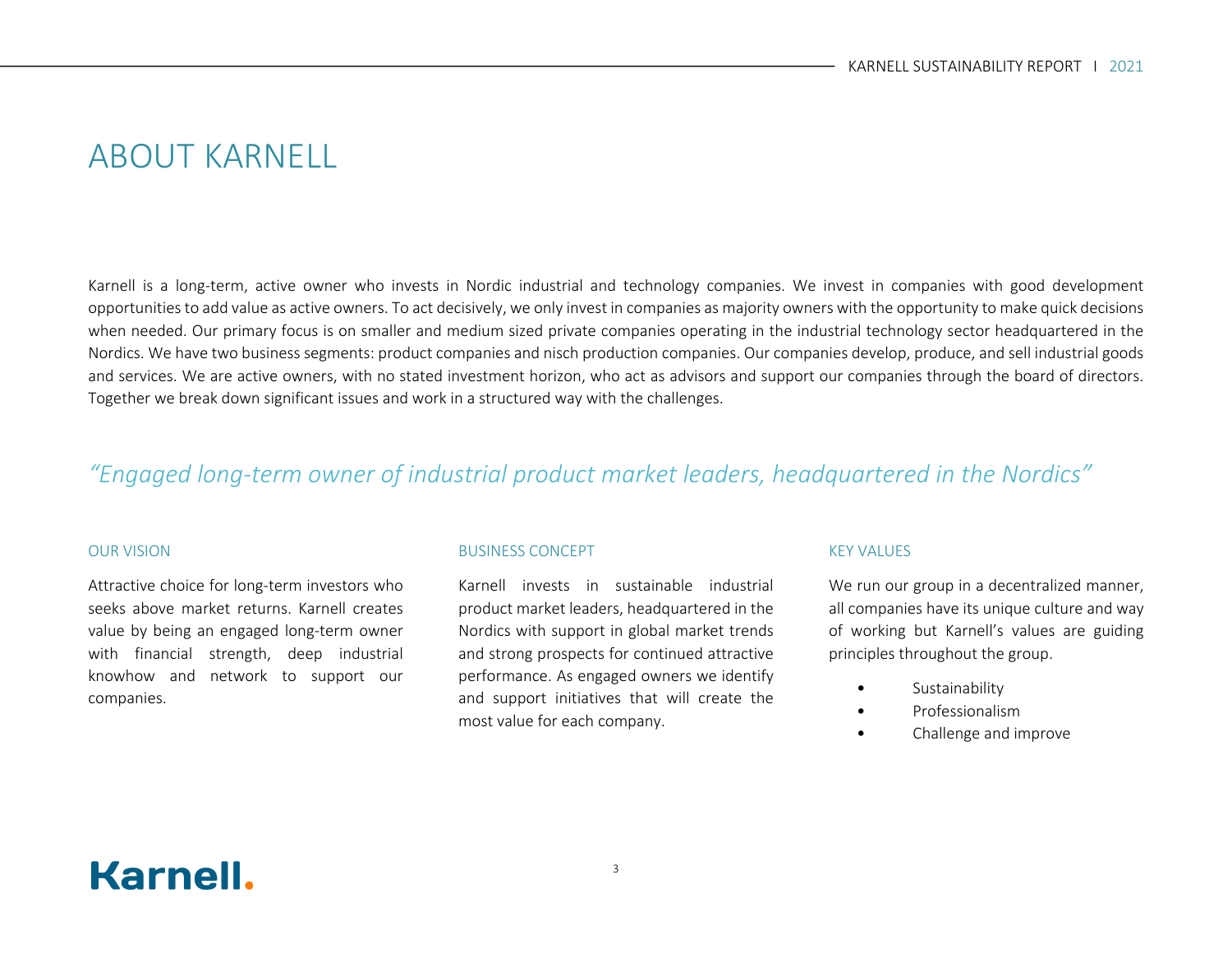## OUR COMPANIES

### PRODUCT COMPANIES NISCH PRODUCTION

Autori is Finland's leading supplier of administrative software for the infrastructure maintenance industry, based in Uleåborg. Acquired 2017.

### **AUTORI**

Vebe is a developer and manufacturer of bag filling systems, based in Björköby. Acquired 2020.



#### RE-BOARD TECHNOLOGY AB KL MECHANICS OY

Re-board is a manufacturer of board material, based in Norrköping. Acquired 2020.



#### ROTOMON OY\*

Rotomon is youthful and growing manufacturer of plastic products, based in Kangasniemi. Acquired 2022.

#### PUTKI- JA KAIVOTEHDAS **ROTOMON**

#### DRIVEX\*

Drivex is a leading manufacturer of attachments for snow removal, road maintenance, material handling and construction work, based in Edsbyn. Acquired 2022.



#### AUTORI OY TEKNISERI OY

Tekniseri is Finland's leading supplier of industrial printing on plastics and metals, based in Kempele. Acquired 2017.

#### Tekniseri Group

#### VEBE TEKNIK AB SIMFAS SWEDEN AB

SimFAS is a manufacturer of fillers, adhesives and sealants, based in Simrishamn. Acquired 2019.

## SIMFAS

KL Mechanics is one of Finland's leading precision manufacturers, based in Oulunsalo. Acquired 2021.



\*Acquired in 2022, not included in the sustainability report for 2021.

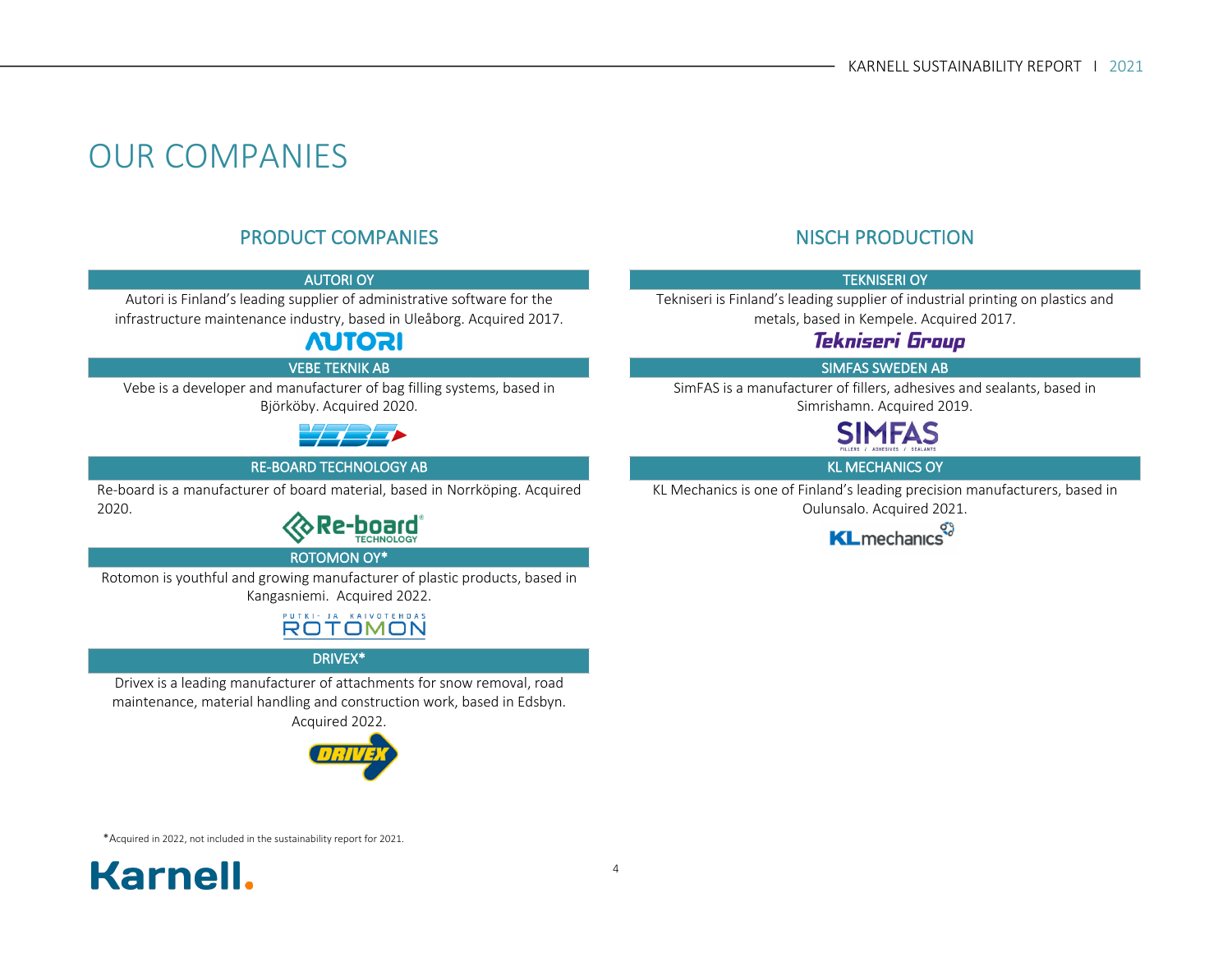## ESG IN THE INVESTMENT CYCLE

We integrate sustainability aspects throughout the investment cycle. We develop resilient companies that can withstand the challenges of the future. Through our ESG policy and investment policy, we have developed a framework for integrating sustainability that includes exclusion criteria, processes for identifying risks and opportunities, and ESG standards and expectations of our portfolio companies.

Karnell evaluates several potential investments each year to find companies that already are, or can become, market leaders in their segment. The first step in this process is to screen the target companies against Karnell's investment criteria and investment restrictions. This process excludes companies whose business models or activities are linked to controversial or unethical sectors. We also exclude companies that risk violating international conventions and guidelines, such as the OECD guidelines, UN Guiding Principles on Business and Human Rights, and Labor Rights conventions. We also assess sustainability risks and opportunities as part of the due diligence. In the assessments we consider both sector-specific risks and general trends.

The second step is an in-depth evaluation of significant potential investment risks and opportunities. Due diligence is mandatory and is carried out by external experts. The assessment result is used as a basis in the development of the new portfolio company. The results from the due diligence are weighed together with the total final basis for investment decisions and used as a basis for the development of the new portfolio company.

In 2021 we specified Karnell's requirements and expectations for each portfolio company's integration of sustainability. We have developed our ESG policy, which serves as a framework for the portfolio companies to lean on, including mandatory guidelines that each company must adhere to. Full implementation of the policy is planned for 2022.

#### DEAL SOURCING & INVESTMENT PORTFOLIO MANAGEMENT

- INVESTMENT RESTRICTIONS AND EXCLUSION CHECK
- **ESG DUE DILIGENCE**

- **ESG POLICY IMPLEMENTATION**
- **ESG REPORTING AND MONITORING**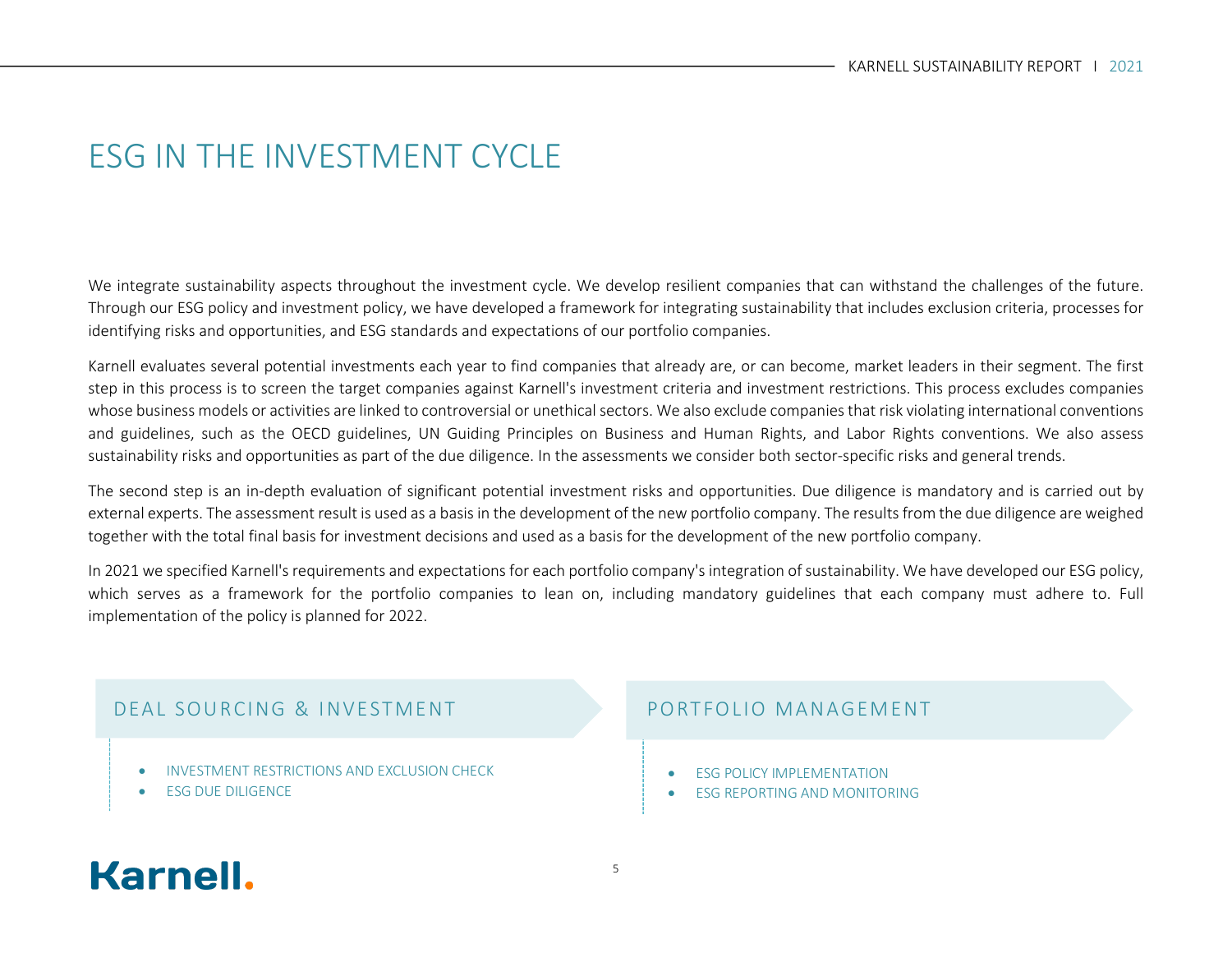## OUR ESG AREAS OF FOCUS

Based on a materiality analysis where we considered our impact on our stakeholders and the society as well as our stakeholders and the society's impact on us, we have identified our ESG-areas of focus (as seen in the model below). These are the areas that we consider as most critical to the portfolio's longterm value creation.

We are committed to act in support of achieving the UN Sustainable Development Goals. The progress made towards each of the 17 goals and the 169 targets has an impact on us and they are all interconnected. To make an impactful contribution in this complex development it is essential that our areas of focus are linked to the SDGs. On our quest to ensure a sustainable development in our portfolio and in the society, we focus on SDG 8 Decent Work, SDG 9 Industry Innovation SDG 12 Sustainable Consumption and Production, SDG 13 Climate Action and SDG 16 Peace Justice and Strong Institutions.



**Karnell.** 

.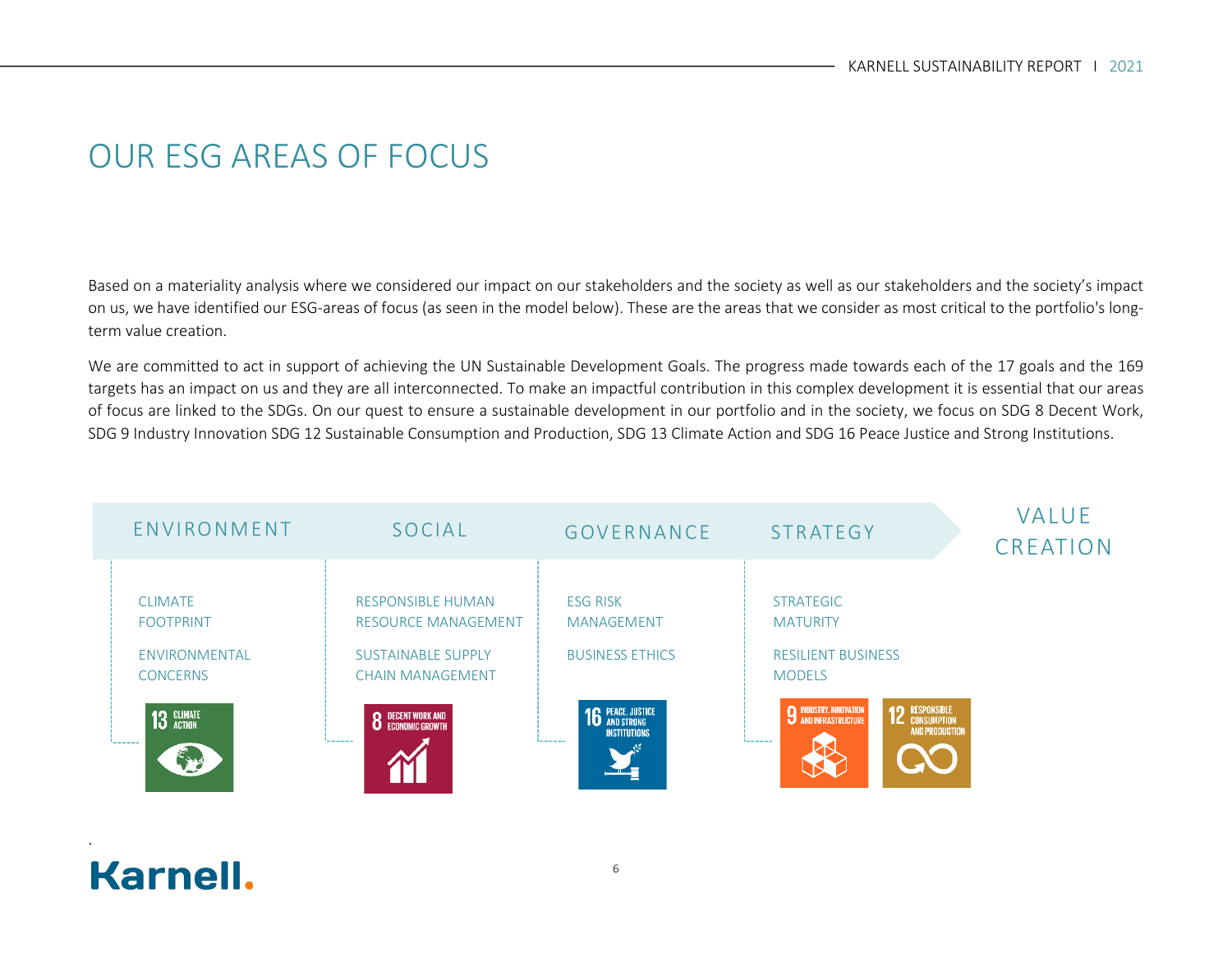# 13 GLIMATE

#### ENVIRONMENT

The increase in global temperatures will not slow down if businesses do not take action. These climate changes have environmental, social, and economic consequences. Changes in weather patterns, rising sea levels, and increased frequency of extreme weather events have caused the general public and policymakers to expect more when it comes to business climate action.

Karnell has prioritized mitigating climate impact in our operations and our portfolio. Failure to address climate concerns can result in several direct and indirect harmful effects on our portfolio companies and us, including regulatory and reputational risks. The primary climate-related risks for Karnell and our portfolio companies are greenhouse gas (GHG) emissions that the portfolio generates through its operations, energy consumption, and transportation. We initiated a climate commitment for the portfolio during the year to reduce emissions. It is material to keep the climate footprint as small as possible for all our portfolio companies. The emissions vary between the companies depending on their operations, and they need different strategies to reduce their climate impact. As part of establishing our ESG policy and framework for sustainability, we take action to map and measure each company's greenhouse gas emissions. To obtain reliable data for the entire portfolio's emissions is a huge commitment that will take time and perseverance. However, systematically reporting and monitoring the portfolio's climate impact is necessary to transition to a climate-adapted business model. As a start, in 2022, we will calculate the portfolio companies' emissions of greenhouse gases according to the international framework GHG protocols, scopes 1 and 2. This is the first step on the journey towards net-zero emissions.

We have decided that each company should implement an environmental policy as part of the overall management and risk management system. In addition to stipulating the control of greenhouse gases, the policy must address other environmental concerns. This includes, where applicable, waste management and usage of water, chemicals, and plastic.

# **DECENT WORK AND**<br>FCONOMIC GROWTH

#### SOCIAL

The Group's employees are our most valuable asset, and positive relationships between employees and management are crucial for our companies' development and long-term value creation. By supporting employee wellbeing, we avoid costly consequences. Risks associated with failure to ensure a good work environment include:

- a) High staff turnover and absence leading to higher recruitment and training costs.
- b) Poor working and living conditions for workers pose a threat of low productivity levels or strikes.
- c) Risks associated with bad reputation leads to negative effects on the brand.
- d) Difficulties in committing talent.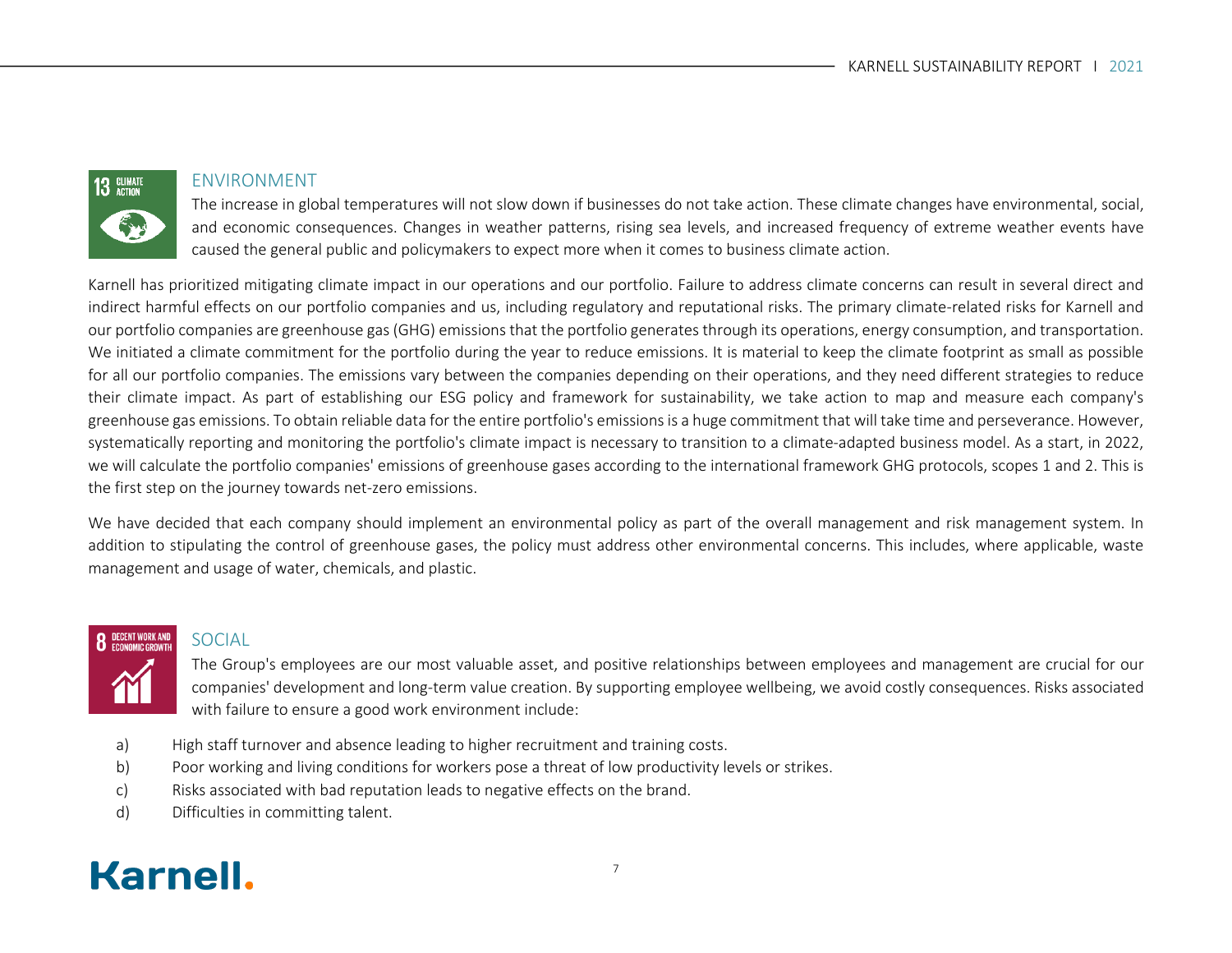Our vision is to ensure long-term growth without compromising working conditions. Therefore, we have a zero vision regarding work-related accidents, illnesses, and incidents. We are committed to promoting good health and wellbeing among employees at Karnell and in the portfolio companies and strive to be a positive force in the lives of all employees. All companies must provide a safe and healthy work environment with policies that define guidelines and principles. We urge all companies to take a proactive approach to prevent health and safety incidents and occupational injuries or diseases. Priority must be given to managing risks linked to mental health within the organization. Good conditions do not only apply within the Karnell Group. Management and control of ESG risks in the value chain are essential. This includes respect for human rights, environmental aspects, working conditions, and business ethics. To manage risks at the supplier level, we will, in 2022, map the portfolio companies' value chains and systematically follow up the most central suppliers. Our goal is to establish a Supplier Code of Conduct, based on the UN Global Compact, that the companies' major suppliers must sign. Furthermore, regular compliance checks must be carried out.

#### **GOVERNANCE**

**6** PEACE, JUSTICE

Our view of governance in the context of sustainable business practices is essentially about how well we attend to the interest of stakeholders and act to mitigate social and environmental risks. In this work we focus on:

- a) Accountability: We hold ourselves and our companies accountable for precise analysis with regard to board accountability and executive compensation as well as review of relevant financial disclosures and internal controls.
- b) Risk management and organizational structure: Compliance, reporting, responsibilities, policy, guidelines and routines and risk processes needs to be reviewed and monitored by executives and boards.
- c) Business ethics: Refers to counteracting bribes, corruption and fraud as well compliance with laws and regulations. Also refers to transparent and reliable ESG accounting, communication and tax management.

#### *OUR APPROACH TO BRIBERY AND CORRUPTION*

Bribery and corruption are significant threats to democratic processes, fair business practices, and sustainable environmental and economic development. Corruption undermines positive development and harms vulnerable groups by increasing costs and reducing the availability and quality of essential services, such as health care and education. Corruption can also jeopardize economic returns and adversely affect environmental and social performance. Karnell wants to work for ethical business behavior and a culture characterized by integrity. This means zero tolerance for all forms of corruption and bribery, in our own operations, in our portfolio companies, and among our partners.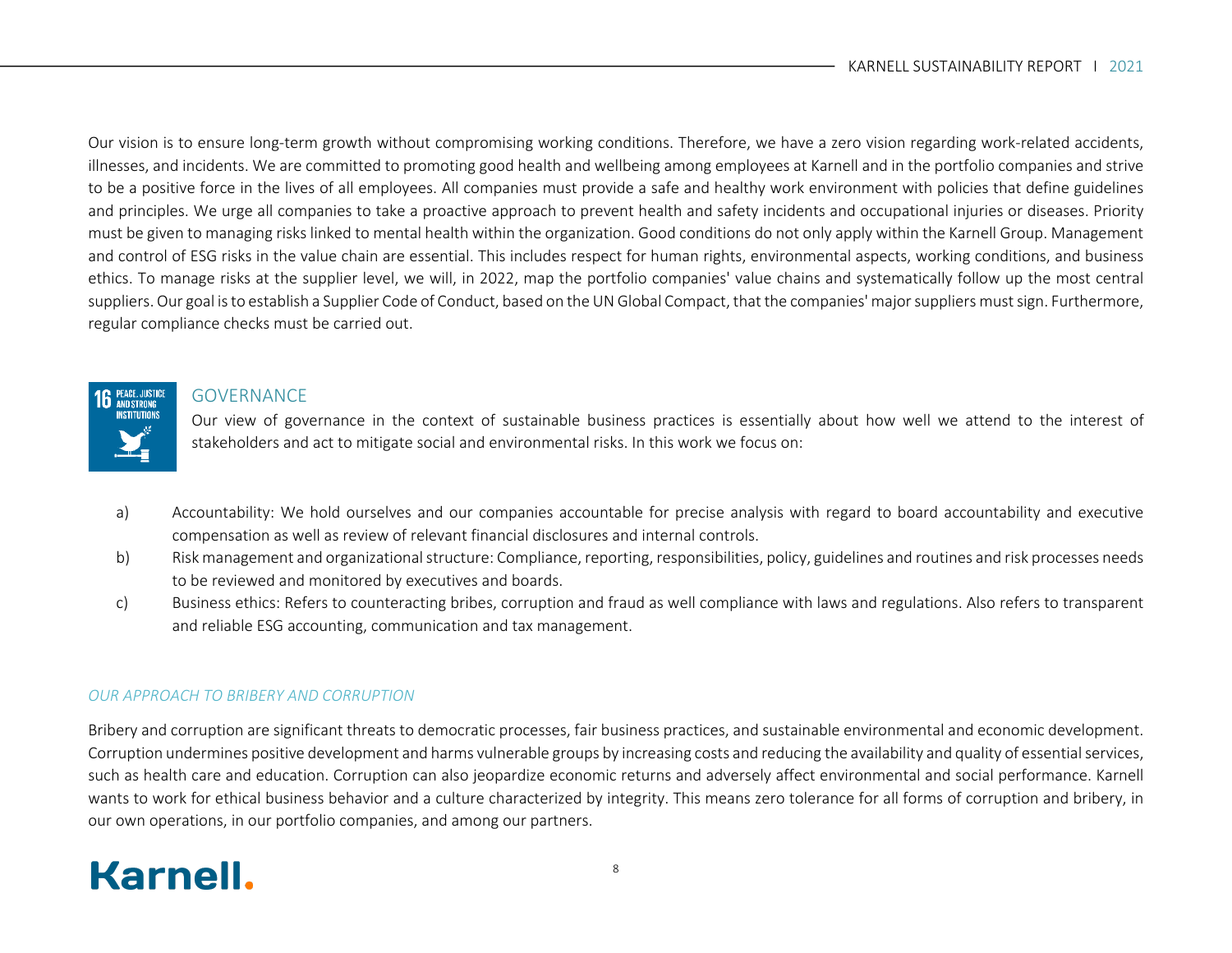We have established a whistleblower function where employees can report suspected incidents anonymously. Our ambition is for this function to be fully implemented in each portfolio company by 2022. Furthermore, we work for each portfolio company to establish applicable systems for relevant internal control, continuously prevent money laundering and regularly train and ensure that staff follows policies and routines for business ethics. Suspected incidents of bribery, fraud, corruption, and other illegal activities are reported to Karnell.



#### **STRATEGY**

In 2021 we decided to make ESG an integrated part of our strategy, which means that we consider ESG-aspects in every decision we make. Our approach is to create value for our key stakeholders through strong governance and good management practices. Our strategy balances short-term performance needs with long-term value creation and preservation. We seize opportunities, mitigate risks, and maximize resources while generating a financial surplus. We also assess how our companies develop and implement successful strategies to avoid impulsive and potentially harmful decisions. We assess the companies' strategic maturity and how well they integrated ESG by the following criteria:

Future-mindedness: We look for action-oriented and realistic optimism. The company has identified future opportunities and has a real plan to become or remain a market leader.

Grit: The company demonstrates passion and perseverance for strategic objectives. The goals are clearly defined and responsive to longer-term drivers of value creation, such as technological, societal development, and climate change.

ESG-embodiment: The strategy and strategic objectives align with the organization's distinct contribution to the SDGs. We consider how well the company understands double materiality and can focus sustainability efforts in areas of significant impact.

Resilience: Refers to the portfolio companies' business models and their ability to generate value in the long run. Includes the ability to convert to a circular economy, contribution/impact linked to global goals, and life cycle perspectives.

Unbiasedness: The company's sustainability priorities have been identified through the stakeholders' objective process. The company has taken specific conditions on the market into consideration and identified material aspects.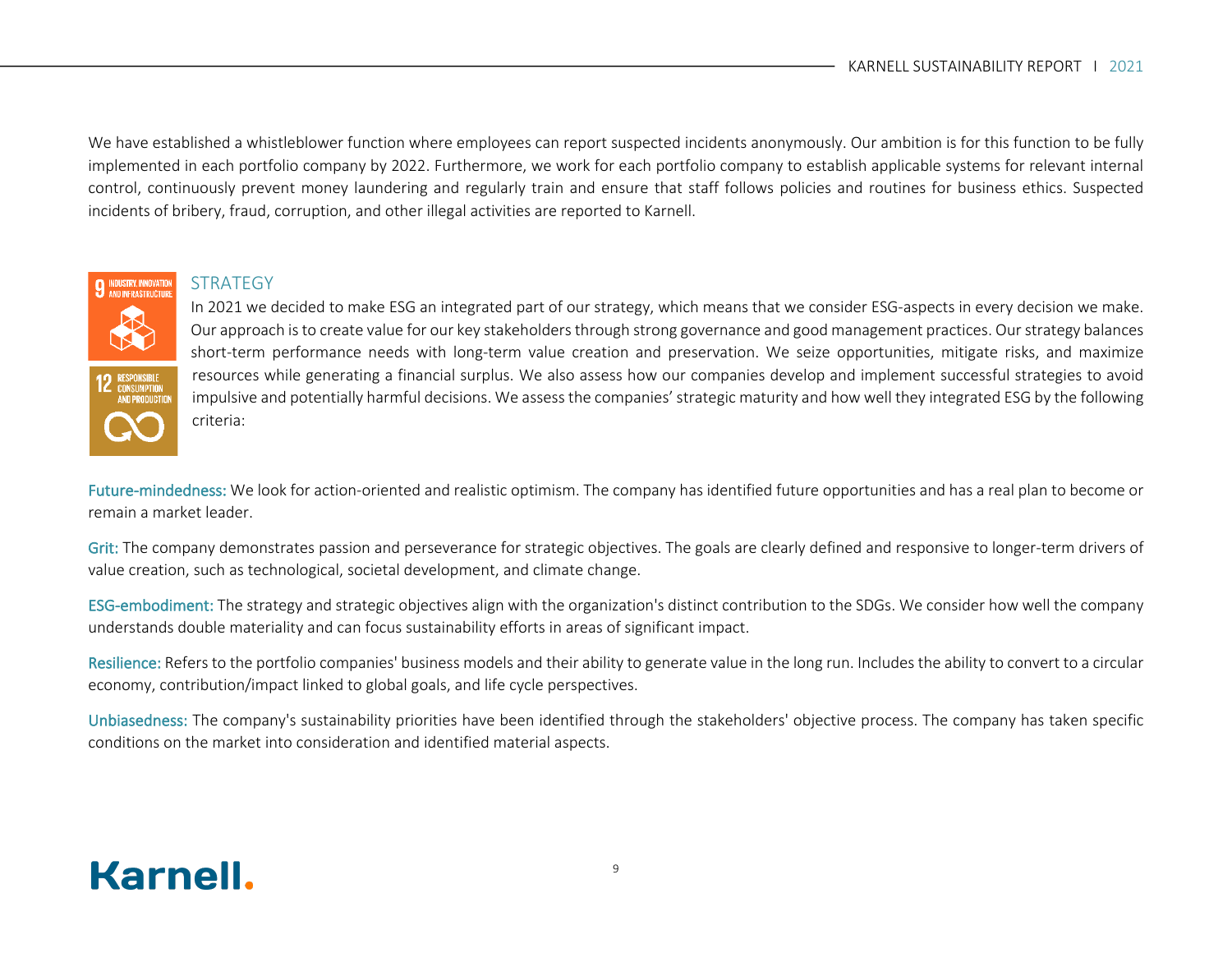## RISK MANAGEMENT OF MATERIAL ESG ASPECTS IN THE GROUP

The table below shows our commitments in each of the priority ESG areas. To create the greatest possible impact on the UN Sustainability Development Goals, each commitment is linked to key activities and key performance indicators. For the coming reporting year, our ambition is to set quantifiable targets for each commitment.

| ESG           | <b>Areas of Focus</b>                    | Commitment                                                                                                        | <b>Actions</b>                                                                                                                            | <b>KPI</b>                                                                                                                                                                                                            | Impact                   |
|---------------|------------------------------------------|-------------------------------------------------------------------------------------------------------------------|-------------------------------------------------------------------------------------------------------------------------------------------|-----------------------------------------------------------------------------------------------------------------------------------------------------------------------------------------------------------------------|--------------------------|
| Environmental | Climate Footprint                        | Reduce the portfolio's climate<br>footprint and prepare for the<br>transition to net-zero climate<br>emissions    | Strategic plan for reduced<br>emissions<br>Mapping of CO2 emissions and<br>energy use<br>Climate calculation based on the<br>GHG protocol | Emission intensity, scope 1 and 2<br>Total amount of energy used in<br>operations per year                                                                                                                            | 13 GLIMATE               |
|               | <b>Environmental Concerns</b>            | Maintaining good control of<br>compliance                                                                         | Environmental management<br>system and ESG policy                                                                                         | Share of companies with environmental<br>management systems                                                                                                                                                           | 13 SUBATE                |
| Social        | Responsible Human<br>Resource Management | Protect employees' rights and<br>promote a safe and secure, as<br>well as sustainable work<br>environment for all | Maintain good social conditions<br>and implement systems for<br>measuring social issues                                                   | Gender Diversity<br>Sick leave<br>Staff turnover<br>Total number of injuries relative to total<br>workforce<br>Average hours of training per year per<br>employee<br>Employee engagement (through<br>employee survey) | <b>8</b> DECENT WORK AND |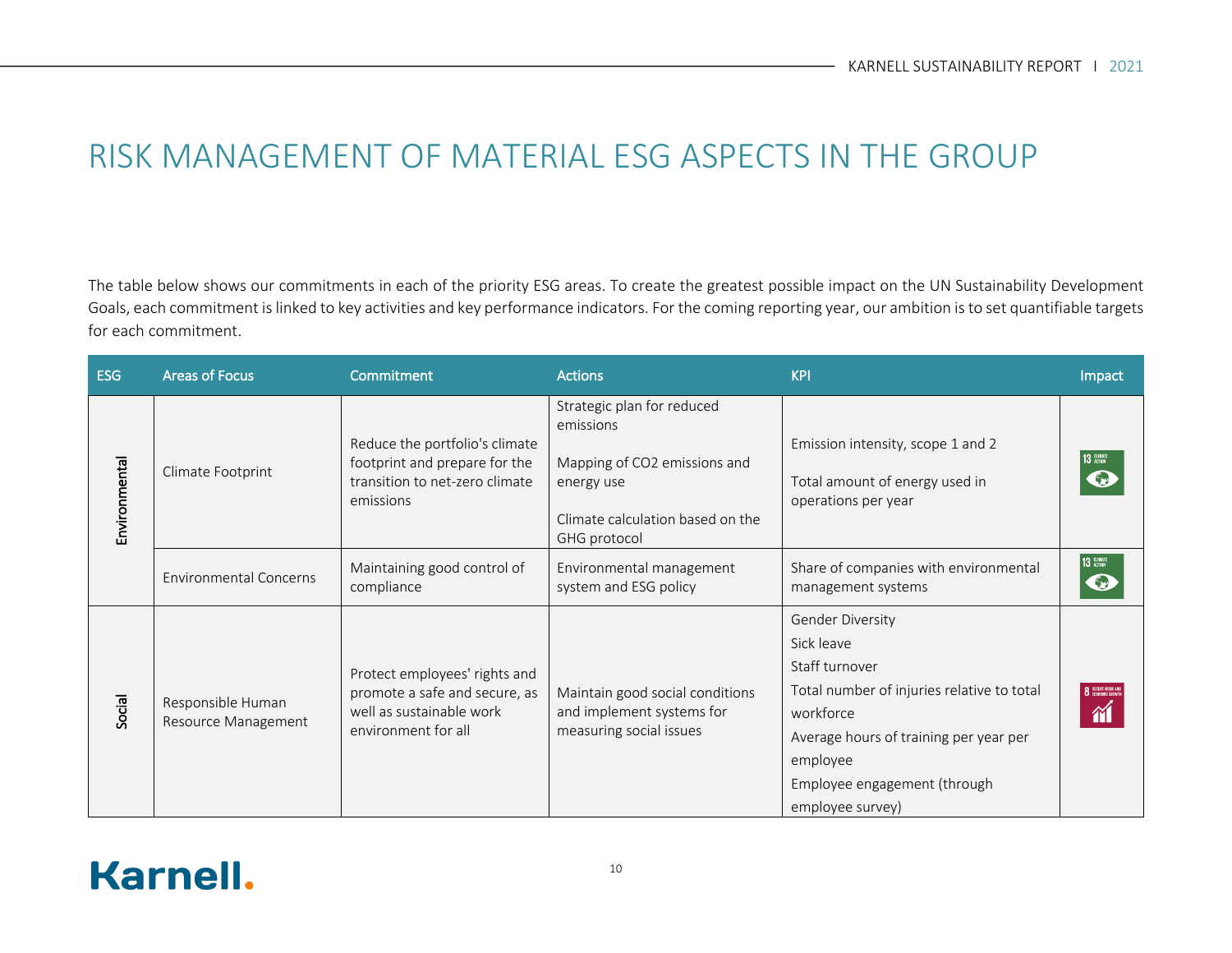| <b>ESG</b>              | <b>Areas of Focus</b>                  | Commitment                                                                                                 | <b>Actions</b>                                                                                                               | <b>KPI</b>                                                                                                                                                                                                                         | Impact                                                                                                           |
|-------------------------|----------------------------------------|------------------------------------------------------------------------------------------------------------|------------------------------------------------------------------------------------------------------------------------------|------------------------------------------------------------------------------------------------------------------------------------------------------------------------------------------------------------------------------------|------------------------------------------------------------------------------------------------------------------|
| Social                  | Sustainable Supply<br>Chain Management | Ensure ethical conditions<br>throughout the value chain                                                    | Implement Supplier Code of<br>Conduct<br>Supplier follow-up and compliance<br>control                                        | Percentage of suppliers who have signed<br>the Supplier Code of Conduct<br>Number of checks on suppliers'<br>compliance with supplier code of<br>conduct, and description of any<br>deficiencies and actions taken                 | <b>16 PEACE, JUSTICE</b><br>INSTITUTIONS<br>13 SUMATE<br><b>12</b> ESPONSIBLE<br>CONSUMPTIO<br>8 DECENT WORK AND |
|                         | <b>ESG Risk Management</b>             | Ensure effective governance<br>of ESG in all companies                                                     | ESG policy and framework as part<br>of each company's overall<br>governance system<br>ESG score card for the entire<br>group | Percentage of companies that have<br>implemented ESG policy                                                                                                                                                                        | <b>6</b> PEACE, JUSTICI                                                                                          |
| Governance and Strategy | <b>Business Ethics</b>                 | Promote a culture<br>characterized by integrity. We<br>have a zero-tolerance for<br>bribes and corruption. | Implement Business Ethics policy<br>Training for employees<br>Implement whistleblower function                               | Percentage of all employees who have<br>signed business ethics policy or code of<br>conduct<br>Total number of whistleblowing cases<br>and actions taken<br>Proportion of employees who have<br>completed business ethics training | 6 PEACE, JUSTICE                                                                                                 |
|                         | Strategic<br>Maturity                  | Integrate ESG into the<br>portfolio companies' value-<br>creating agenda                                   | Establish ESG framework and<br>sustainability report for each<br>company                                                     | Proportion of companies that report on<br>sustainability                                                                                                                                                                           |                                                                                                                  |
|                         | <b>Resilient Business</b><br>Models    | Contribute to circular<br>economy and responsible<br>resource management                                   | Carry out life cycle analysis at the<br>portfolio's manufacturing<br>companies<br>Convert to renewable energy use            | Proportion of companies that performed<br>life cycle analysis<br>Percentage of renewable energy used for<br>operations                                                                                                             |                                                                                                                  |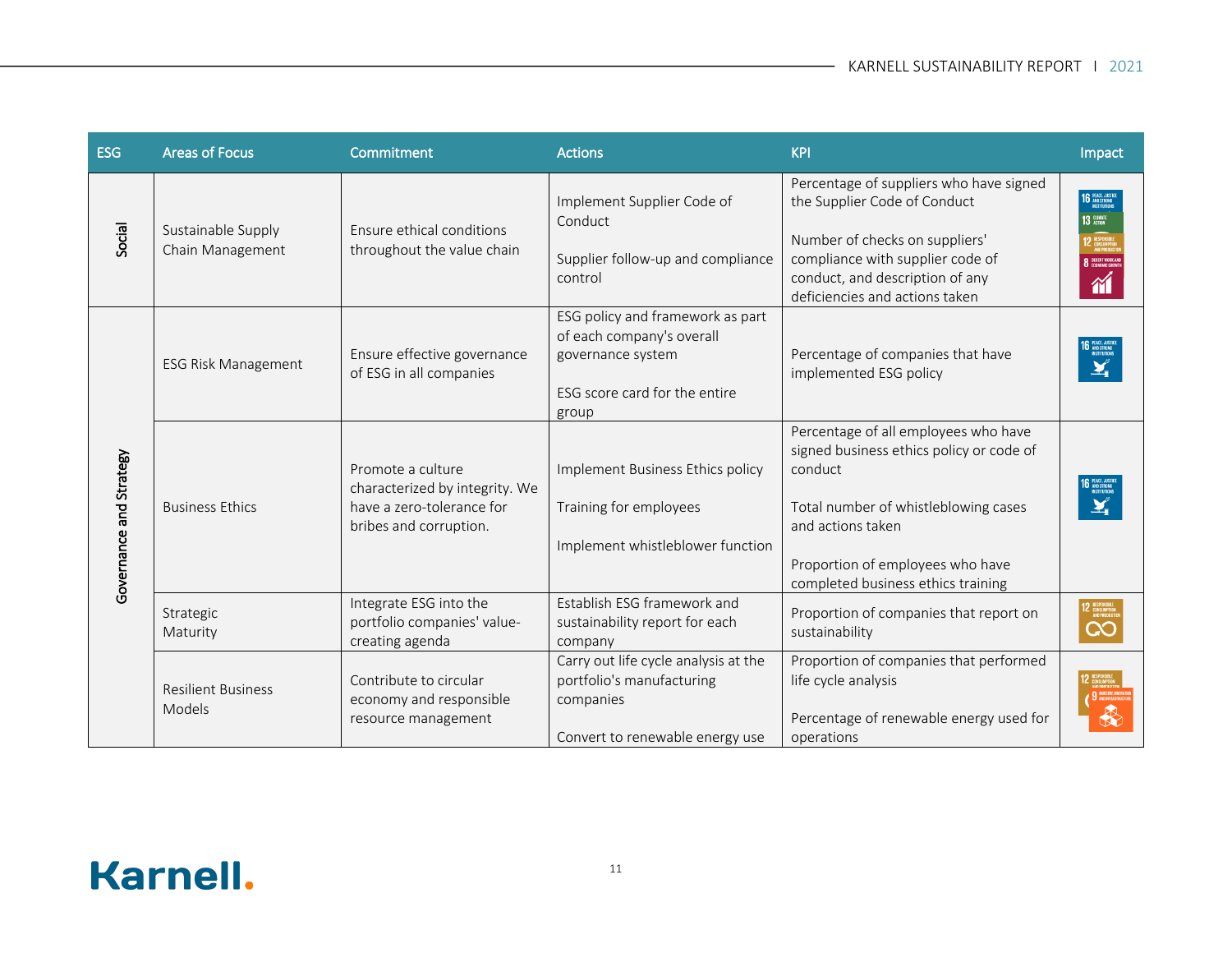## PORTFOLIO CASE: RE-BOARD



Re-board® Technology AB holds patented technology and methodology for manufacturing paper boards with a uniquely strong core. The company's main product is a premium lightweight paper-board distributed globally for various applications. Re-board is used continuously by leading brands. Through its core operations, the company supports the achievement of SDG 9 Industry Innovation. The company leads innovation and inspires others to follow with their unique product. The company also contributes to SDG 12 Sustainable Consumption and Production with a well-developed life cycle assessment (LCA). LCA is a method for assessing a product's environmental impact at all stages of its existence, running from the extraction of the raw materials to the moment the finished product leaves the Re-board® production facility.

#### Environmental

The company calculates emissions related to the life cycle of products, focusing on  $CO<sub>2</sub>$ . The company has identified global warming potential, terrestrial acidification, ozone formation, fine particulate matter formation, and water consumption as their primary impact areas. Each environmental impact category group quantifies substance emissions into the effect on the environment. The most frequently used category is global warming potential, but the full range of categories gives a more comprehensive picture of a product's effect on the environment.

#### Social

The company has a policy for health and safety and a policy for data protection. The company closely monitors any changes in legislation or stakeholder expectations to adjust accordingly.

#### Governance

Re-board® has initiated a collaboration with a local university to engage students in mapping out the business impact on the SDGs. The management team strives to integrate ESG into the business strategy. To work towards clearly defined goals and make decisions based on reliable data is a priority.

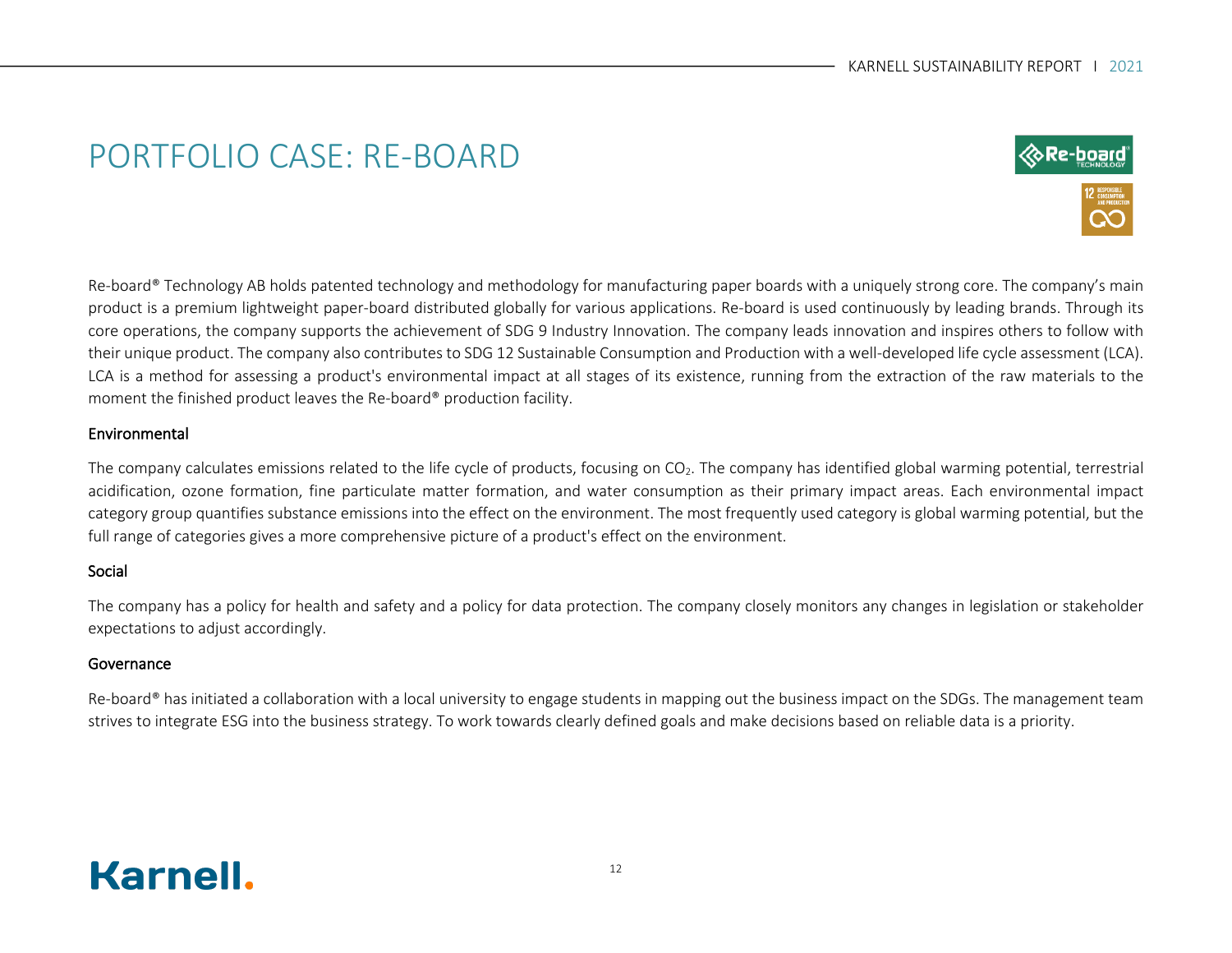## PORTFOLIO CASE: SIMFAS



SimFAS produces private label products within the segments fillers, adhesives, and sealants in its factories in Simrishamn. The factories are characterized by effectiveness and has the capacity to adjust production to market demands. SimFAS production supports the achievement of SDG8: Decent Work and Economic Growth. The esteemed personnel are loyal, and many employees have been bringing value to the company for decades. Their well-being and professional development are business imperative. The organization aims to decrease the climate footprint and take climate action to support SDG 13. The company has an extensive and well-implemented procedure to ensure quality and sustainability in its operations.

#### Environment

SimFAS has mapped the organization's energy usage and developed an action plan for reducing energy use with associated profitability calculations. The goods meet customers' expectations for safe and environmentally friendly products. SimFAS works with continuous improvements to minimize the products' impact on the environment, health, and safety. The company is phasing out hazardous chemicals, and SimFAS uses the environmental management standard ISO 14001. SimFAS are marked in accordance with the Swedish eco-label "The Swan". The company uses recycled plastic in its packaging.

#### Social

SimFAS has implemented an anti-harassment and non-discrimination policy, occupational health and safety policy, and a data privacy policy to comply with GDPR. Training and professional development are offered to employees to ensure safety and support a sense of meaning and accomplishment at work. Training is planned based on the employees' responsibilities, skills, and knowledge. Consideration is given to both risks of lack of competence for various tasks and the possibility of a better working environment and more efficient production through the possibility of work rotation. Completed activities are followed up during the management's review.

#### Governance

SimFAS uses the international standard that specifies requirements for a quality management system ISO 90001. The company ensures strong governance by well-planned processes for manufacturing, and objectives are clearly defined and communicated in the organization.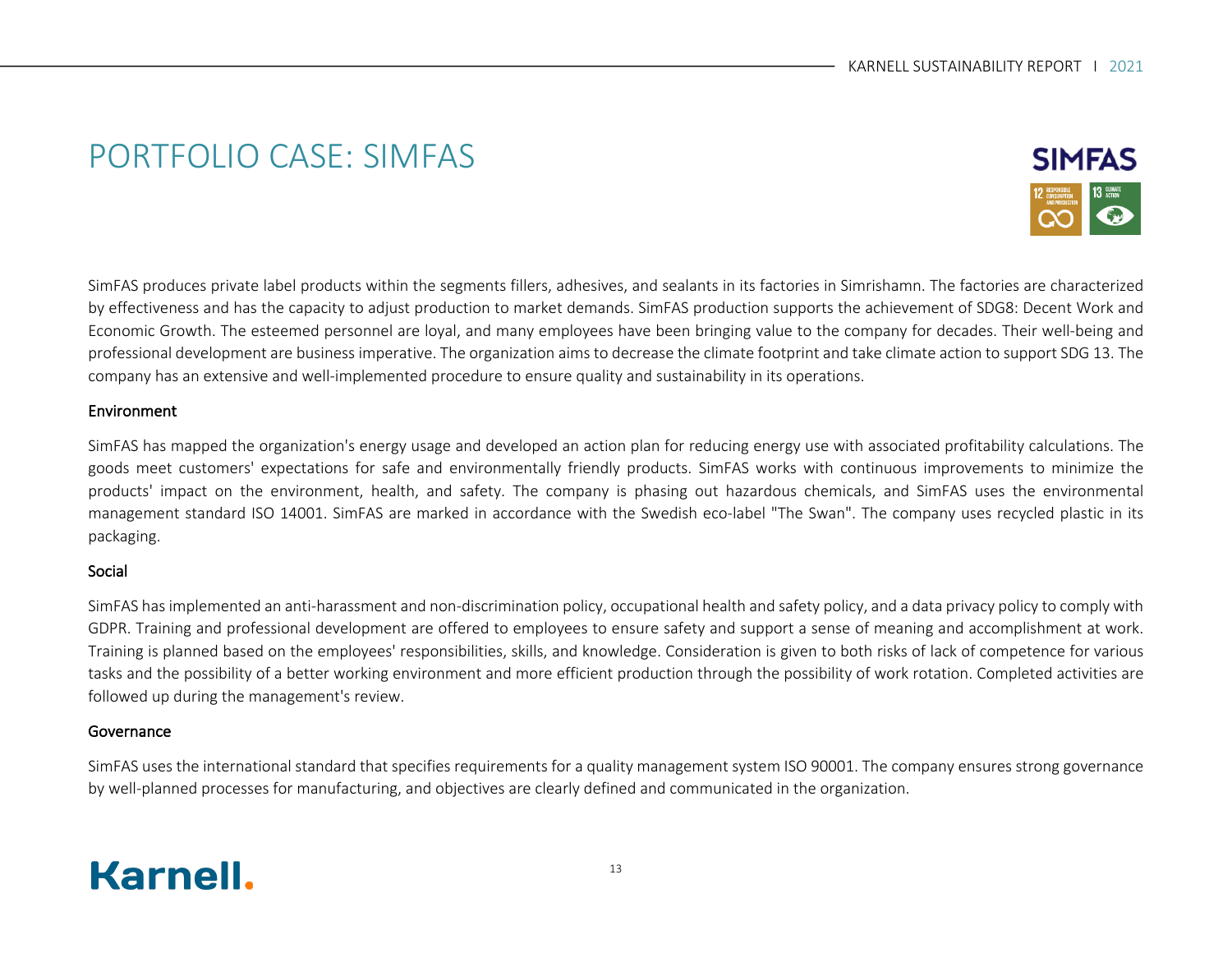## PORTFOLIO CASE: TEKNISERI



Tekniseri works as a partner for industrial manufacturers in producing and developing industrial labeling and insulation products. The company provides industrial customers with printed and insulation products, serving customers in Europe and Asia. The company has adopted an approach supporting SDG 12 Responsible Production and Consumption, including a well-implemented strategy for waste management and careful evaluation of suppliers. Tekniseri also drives innovation and contributes to the fulfillment of SDG 9 - Industry Innovation.

#### Environment

Tekniseri complies with environmental laws and pays close attention to how operations impact the air, climate, water, land, and biodiversity. Employees are aware of environmental issues in their day-to-day work and are expected to act responsibly and share best practices. The company ensures that chemicals are handled safely by internationally recognized management systems. The company strives for product stewardship that considers the product's lifecycle as a whole. The company has processes to ensure that the products manufactured are safe for the use they are meant for and meet their regulatory requirements.

#### Social

Tekniseri is committed to continuously improving the health and safety of its employees. This is followed up with a specific Safety at Work program. Tekniseri Working program aims to improve the working environment and working conditions to maintain employees' operational capacity, prevent occupational accidents and diseases and eliminate hazards. Tekniseri respects cultural differences and does business with stakeholders who do not practice discrimination based on race, religion, gender, age, nationality, or sexual orientation. Tekniseri is committed to conducting its business responsibly and expects the same commitment from suppliers. By carefully evaluating suppliers, the company ensures that the quality, human rights, environmental, anticorruption, and business ethics requirements are met.

#### Governance

Tekniseri is committed to supporting global economic, environmental, and socially sustainable development. The company has defined sustainability focus areas throughout the value chain. Those areas include employee health and safety, climate impact, and compliance with ethical code of conduct, social responsibility, and related policies. Tekniseri has a zero-tolerance policy for any forms of bribery, corruption, extortion, and embezzlement.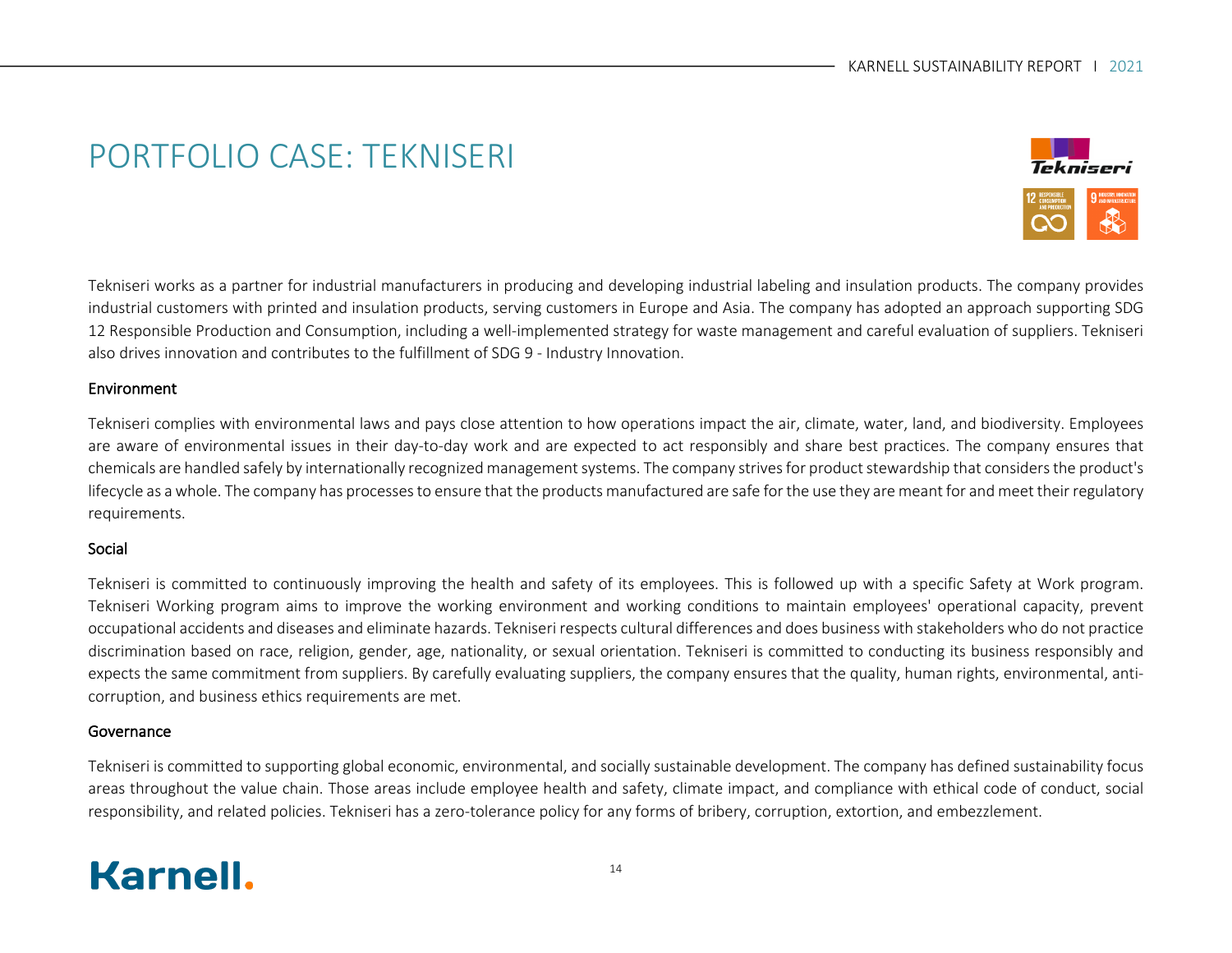## PERFORMANCE DATA FOR KARNELL GROUP\*

#### Environmental

| Aspect                        | <b>KPI</b>                                                          | Outcome |
|-------------------------------|---------------------------------------------------------------------|---------|
| Climate Footprint**           | $CO2e$ emissions per year, scope 1 (tonnes $CO2e$ )                 | 456     |
|                               | $CO2e$ emissions per year, scope 2 (tonnes $CO2e$ )                 | 11820   |
|                               | Emission intensity of scope 1 and 2 (tonnes $CO2e/EUR$ 1M sales)    | 876     |
|                               | Total amount of energy used in operations per year (KWh)            | 7858366 |
| Energy Management             | Percentage of renewable energy used for operations                  | 55 %    |
| <b>Environmental Concerns</b> | Portfolio companies with environmental policy                       | 83 %    |
|                               | Portfolio companies with environmental management system (i.e. ISO) | 67%     |

#### Social

| Aspect         | KPI                                                              | Outcome    |
|----------------|------------------------------------------------------------------|------------|
|                | Gender diversity throughout company                              | 18 % women |
|                | Gender diversity in senior leadership (management team)          | 11 % women |
|                | Sick leave                                                       | 7 %        |
| Responsible    | Staff turnover                                                   | 13 %       |
| Human Resource | Total number of injuries                                         | 8          |
| Management     | Average hours of training per year per employee                  | 9          |
|                | Portfolio companies with non-discrimination policy               | 83 %       |
|                | Portfolio companies with occupational health and safety policy   | 100 %      |
|                | Portfolio companies with data privacy policy to comply with GDPR | 100 %      |

#### Governance

| Aspect                                                                                                               | <b>KPI</b>                                                   | Outcome |
|----------------------------------------------------------------------------------------------------------------------|--------------------------------------------------------------|---------|
| Business Ethics                                                                                                      | Total number of whistleblowing cases and actions taken       |         |
|                                                                                                                      | Total number and nature of confirmed incidents of corruption |         |
|                                                                                                                      | Companies with internal code of conduct for business ethics  | 50 %    |
| Companies that have taken ESG aspects into account in risk analysis and risk management<br><b>Strategic Maturity</b> |                                                              | 67 %    |

\* The data presented above applies to the financial year 2021 and includes data from the entire Group, including the parent company and each portfolio company.

\*\* Calculations of climate data have been inspired by the GHG Protocol. The ambition for the coming reporting year is to form a common and comparable framework for climate reporting in accordance with<br>interactional standar international standards, which will apply to the entire Group.